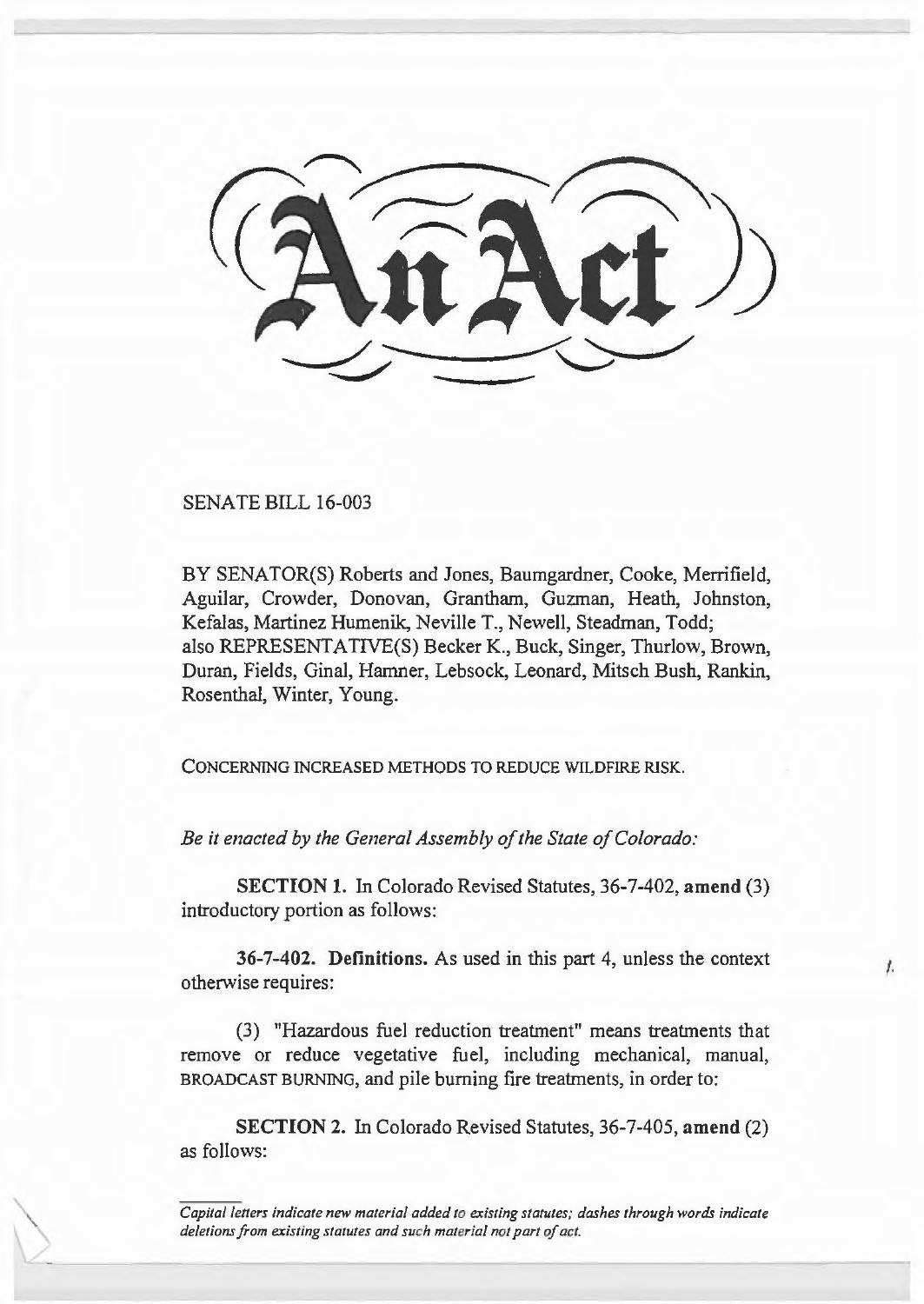36-7-405. Wildfire risk reduction fund - creation - transfer repeal. (2) (a) (I) On July 1, 2013, the state treasurer shall transfer from the general fund to the wildfire risk reduction fund the sum of nine million eight hundred thousand dollars.

(II) THIS PARAGRAPH (a) IS REPEALED, EFFECTIVE JULY 1, 2016.

(b) (I) ON JULY I, 20I6, THE STATE TREASURER SHALL TRANSFER FROM THE GENERAL FUND TO THE WILDFIRE RISK REDUCTION FUND THE SUM OF ONE MILLION DOLLARS.

(II) THIS PARAGRAPH (b) IS REPEALED, EFFECTIVE JULY 1, 2018.

SECTION 3. In Colorado Revised Statutes, 2-3-1602, amend (1) and  $(4)$ ; and add  $(1.5)$  (c) as follows:

2-3-1602. Wildfire matters review committee- creation- repeal of part. (I) To address wildfire prevention and mitigation and to review and propose legislation relating to such matters, the wildfire matters review committee is hereby created, and is referred to in this part 16 as the "committee". The committee shall meet at the call of the chair at least once during the interim of each year to review and to propose legislation or other policy changes relating to wildfire prevention and mitigation and all related matters, including, without limitation, public safety and forest health, issues AND COOPERATION WITH APPROPRIATE FEDERAL AGENCIES AND LOCAL GOVERNMENTS. The committee may TAKE UP TO TWO FIELD TRIPS DURING THE INTERIM AND consult with experts in all fields relating to wildfire prevention and mitigation as may be necessary to achieve the objectives of this part 16. All personnel of any state agency or political subdivision of Colorado involved in wildfire prevention and mitigation, including the Colorado department of public safety and the Colorado state forest service, shall cooperate with the committee and with any persons assisting the committee in carrying out its duties pursuant to this section.  $\Theta n$  June 5, 2013, any remaining powers, duties, and responsibilities delegated to and possessed by the lower north fork wildfire commission created in section 2-2-1702 (1) are hereby transferred to the committee.

 $(1.5)$   $(c)$   $(I)$  In 2016, in addition to any other matters it CONSIDERS, THE COMMITTEE SHALL CONSIDER POTENTIAL MARKETABLE

PAGE 2-SENATE BILL 16-003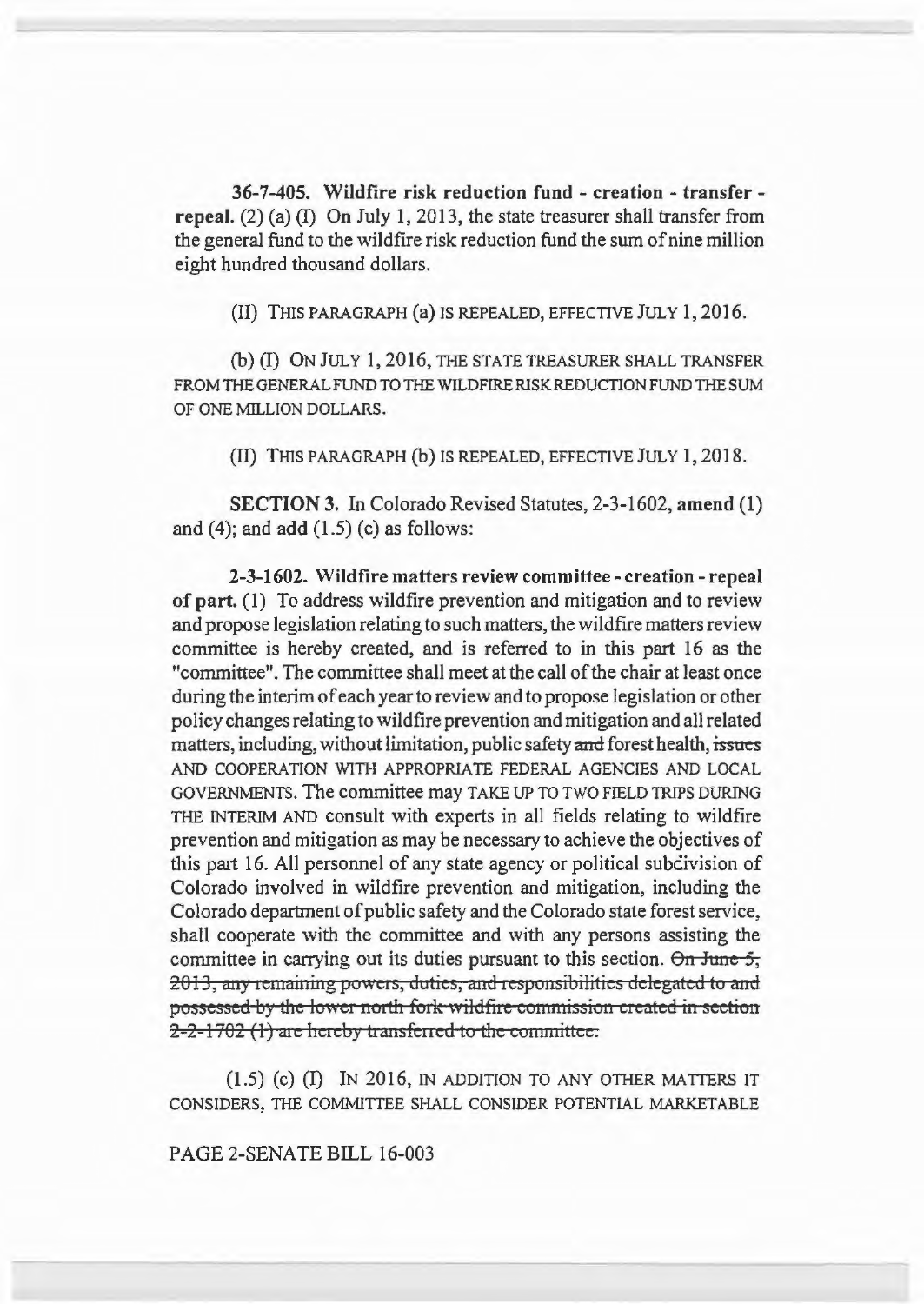USES FOR HAZARDOUS FUELS IN FORESTS, INCLUDING BIOCHAR, ENERGY, LIQUID FUEL, HEAT, WOOD WASTE PRODUCTS, AND COMBINED USES, FOR THE PURPOSE OF MAINTAINING AND IMPROVING WATERSHED HEALTH, FOREST HEALTH,JOBCREATION,IMPACTSONCARBONEMISSIONS,ANDINNOVATION AND DETERMINING THE MOST ECONOMICALLY VIABLE, VALUE-ADDED MEANS OF REMOVING WOODY MATERIALS, INCLUDING THOSE THAT ARE USED IN TRADITIONAL WOOD PRODUCTS, FROM THE FORESTS, INCLUDING A CONSIDERATION OF FEDERAL, STATE, AND LOCAL GOVERNMENTAL EFFORTS IN USING WOODY MATERIALS; AN EXAMINATION OF COSTS, INCLUDING TECHNOLOGY AND TRANSPORTATION, MARKETS, AND THE AMOUNT OF WOODY MATERIAL USED FOR EACH POTENTIAL USE; CONSIDERATION OF THE EFFECTS OF STRUCTURES AND A WARMER CLIMATE ON FORESTS AND FIREFIGHTER SAFETY; AND AN UPDATED REPORT PREPARED BY THE COLORADO STATE FOREST SERVICE CONCERNING THE ISSUES SPECIFIED BY SECTION 23-31-314, C.R.S., PRIOR TO ITS REPEAL ON JULY 1, 2012.

(II) THIS PARAGRAPH (c) IS REPEALED, EFFECTIVE SEPTEMBER 1, 2017.

 $(4)$  (a) The committee shall-select a chair and vice-chair from among its membership and PRESIDENT OF THE SENATE SHALL APPOINT THE CHAIR OF THE COMMITTEE IN EVEN-NUMBERED YEARS AND THE VICE-CHAIR IN ODD-NUMBERED YEARS. THE SPEAKER OF THE HOUSE OF REPRESENTATIVES SHALL APPOINT THE CHAIR OF THE COMMITTEE IN ODD-NUMBERED YEARS AND THE VICE-CHAIR IN EVEN-NUMBERED YEARS.

(b) THE COMMITTEE SHALL prescribe its own rules of procedure.

SECTION 4. Safety clause. The general assembly hereby finds,

PAGE 3-SENATE BILL 16-003